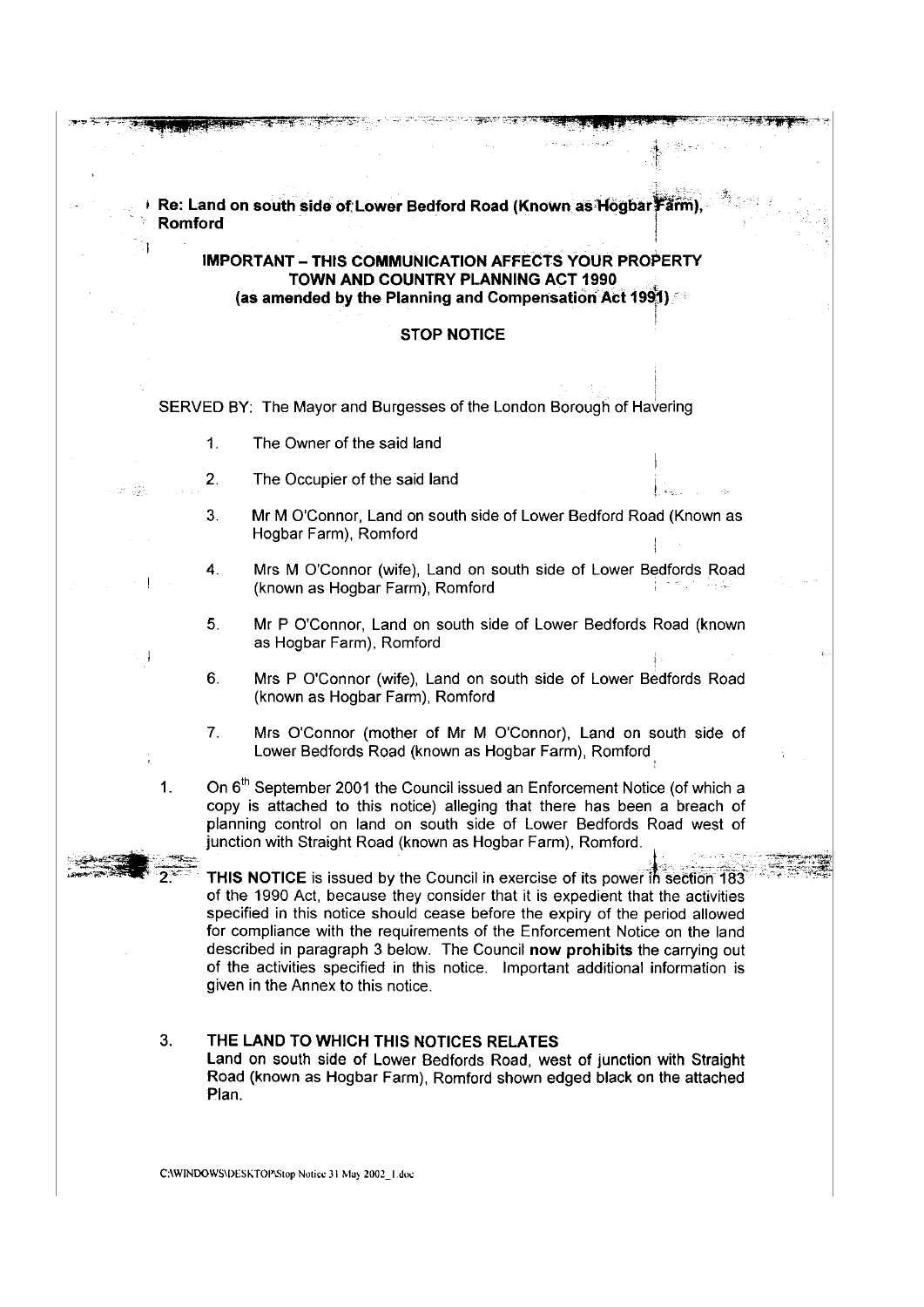**ACTIVITY TO WHICH THIS NOTICE RELATES**<br>Within the area hatched black on the attached plan, residential use by the

siting of mobile homes and touring caravans together with the parking of vehicles and storage. The storage of the state of the state of the state of the state of the state of the state of the state of the state of the state of the state of the state of the state of the state of the state of the

 $t_{\rm tot}$ 

# 5. **WHAT YOU ARE REQUIRED** TO DO

Cease all the activities specified in this notice.

# 6. **WHEN THIS NOTICE TAKES EFFECT** .

This notice takes effect on 2 June 2002 when all the activity specified in this notice shall cease.

Dated:31 May 2002

 $-\frac{16}{27}$  ).  $\bar{z}$ 4

t)<br>D

Authorised Officer On behalf of the London Borough of Havering Town Hall, Main Road, Romford, RM1 3BD

## STATEMENT OF REASONS FOR EARLY EFFECT OF NOTICE

The Council considers that this notice should take effect the day following service because of the adverse impact on the Green Belt that the unauthorised development is causing.

C:IWINDOWSIDESKTOPIStop Notice 31 May 2002\_1.doc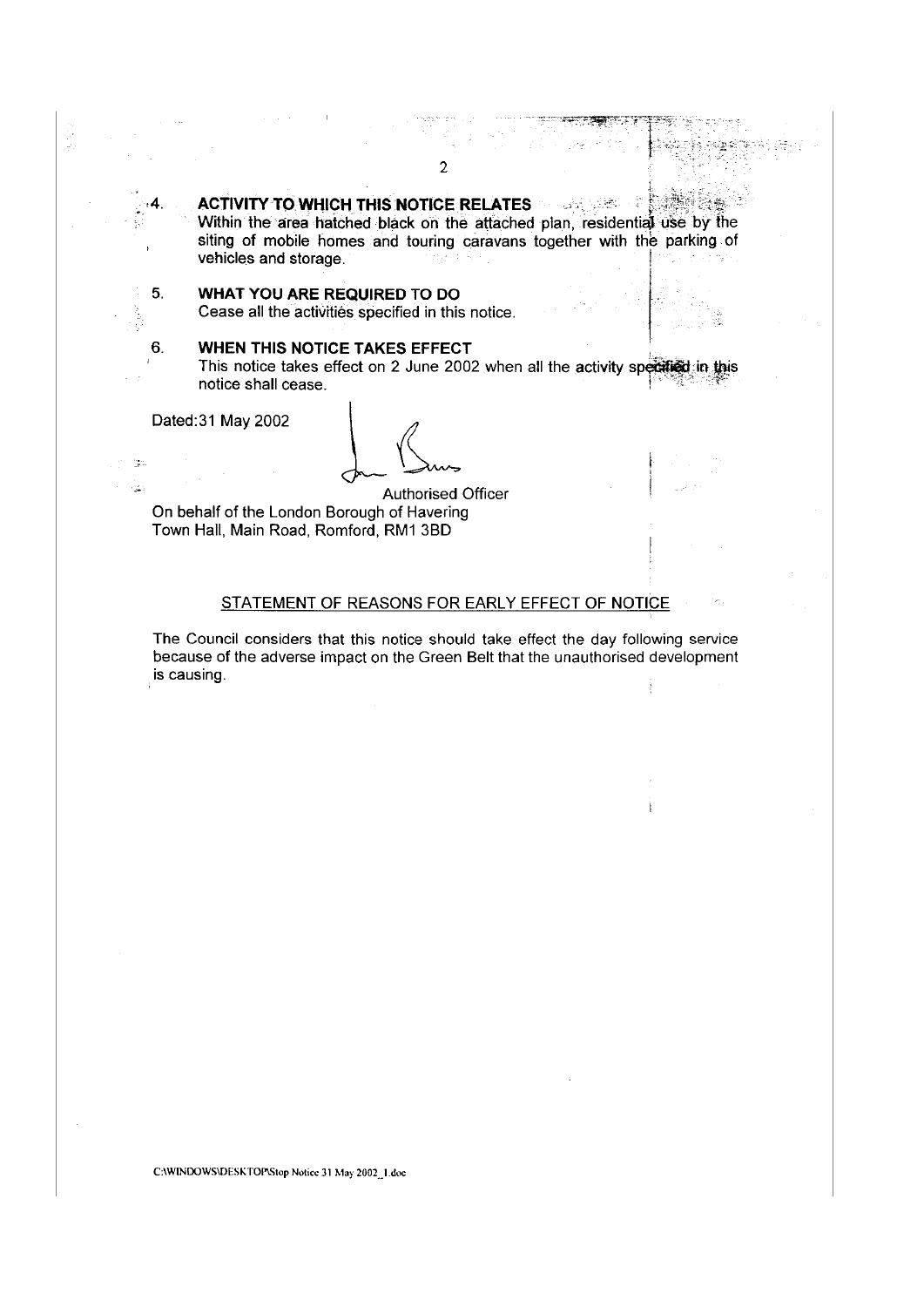### ANNEX

 $\mathbf{I}$ 

À

#### **WARNING**

. -.: ·-· ....-.·

I

3

#### THIS NOTICE TAKES EFFECT ON THE DATE SPECIFIED IN PARAGRAPH 6

### THERE IS NO RIGHT OF APPEAL TO THE SECRETARY OF STATE FOR THE ENVIRONMENT AGAINST THIS NOTICE

It is an offence to contravene a stop notice after a site notice has been displayed or the stop notice has been served on you (Section 187(1) of the 1990 Act). If you fail to comply with the stop notice you will be at risk of immediate prosecution in the Magistrates Court for which the maximum penalty is £20,000 on summary conviction for a first offence and for any subsequent offence. The face on **objection** on indictment is unlimited. If you are in any doubt about what this notice requires you to do, you should get in touch immediately with Patrick Keyes, Plarfilling Control Manager or Jonathon Fullelove, Team Leader, Mercury House, Romford RM1 3SL, telephone 01708 432685. If you need independent advice about this notice, you are advised to contact urgently a lawyer, planning consultant of other professional specialising in planning matters. If you wish to contest the validity of the notice, you may only do so by an application to the High Court for judicial review.